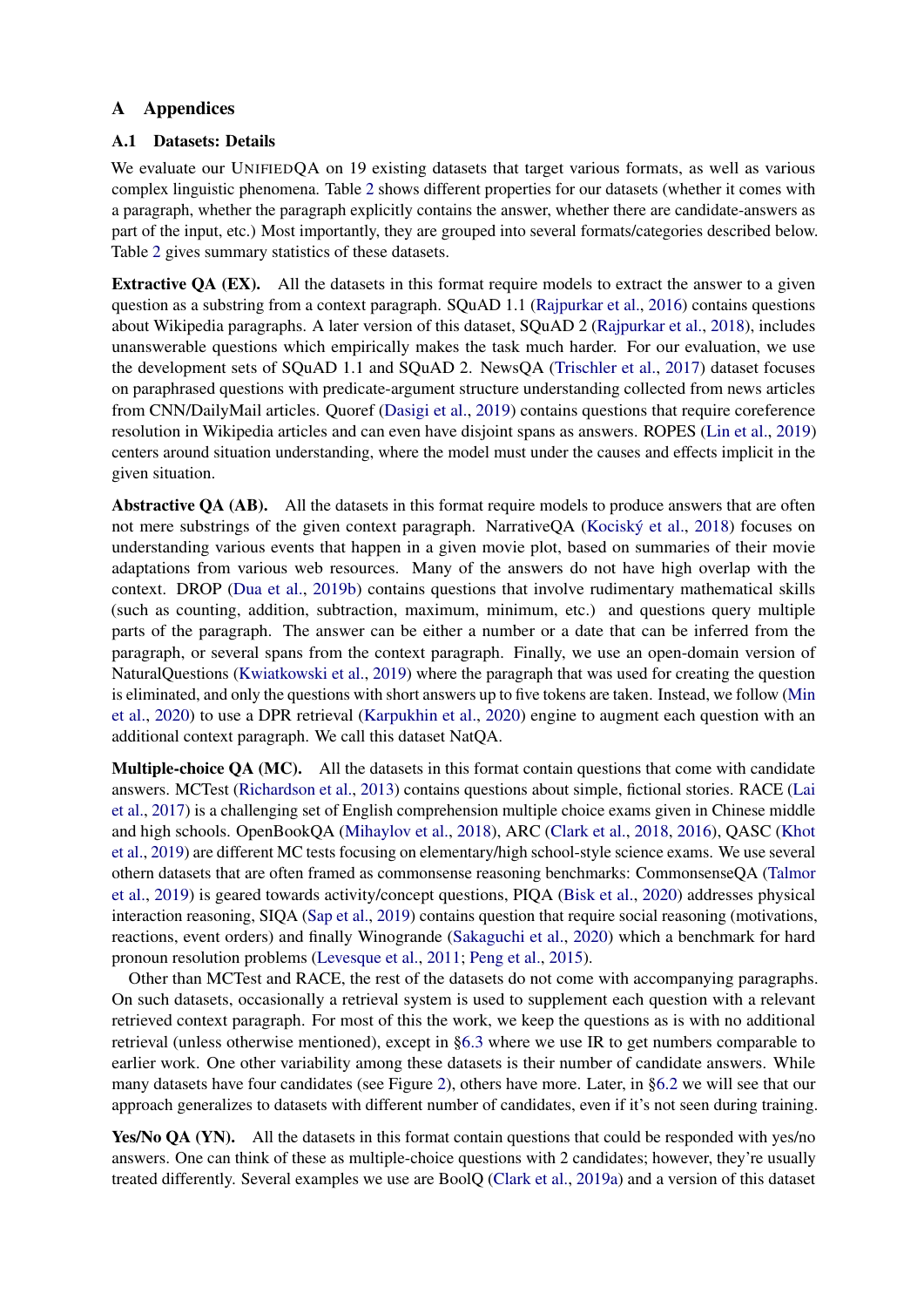with natural-perturbations, BoolQ-NP (Khashabi et al., 2020), the subset of MultiRC (Khashabi et al., 2018) that have binary(yes/no) answers.

Contrast-sets. Additionally, we use *contrast-sets* (Gardner et al., 2020) for several of our datasets (denoted with "CS"): BoolQ-CS, ROPES-CS, Quoref-CS, DROP-CS. These evaluation sets are expertgenerated perturbations that deviate from the patterns common in the original dataset.

## A.2 Details on the experiments:

Below is several details on the experiments:

- Models: we use two text-to-text frameworks: T5 and BART.
- Model sizes: Most of the experiments are done on T5(11B) which has 11 billion parameters. We also report experiments with BART (large) with 440 million parameters.
- Input/output size: For all experiments, we use token-limits of size 512 and 100 for inputs and outputs sequences, respectively.
- # of iterations for pretraining on the seed datasets (§3): All models are trained for  $100k$  steps on the seed datasets.
- Learning rates: we use 1e-3 and 1e-5, for T5 and BART, following the original works on each framework.
- Batch sizes: We use batches of 8 and 120, for the T5 (11B) and BART models, respectively.
- Infrastructure: In the experiments, we use v3-8 TPUs for T5 models, and eight 32GB GPUs for BART models.
- Time spent to build UNIFIEDQA: pretraining UNIFIEDQA approximately takes about 36 and 55 hours, on T5(11B) and BART models, respectively.
- Finetuning on datasets  $(\S6.3)$ : the only hyperparameter we iterated over is the training steps. Each model was fine-tuned for  $60k$  steps and checkpoints were saved every 2k steps. The model with the highest score on the dev set is our selected model.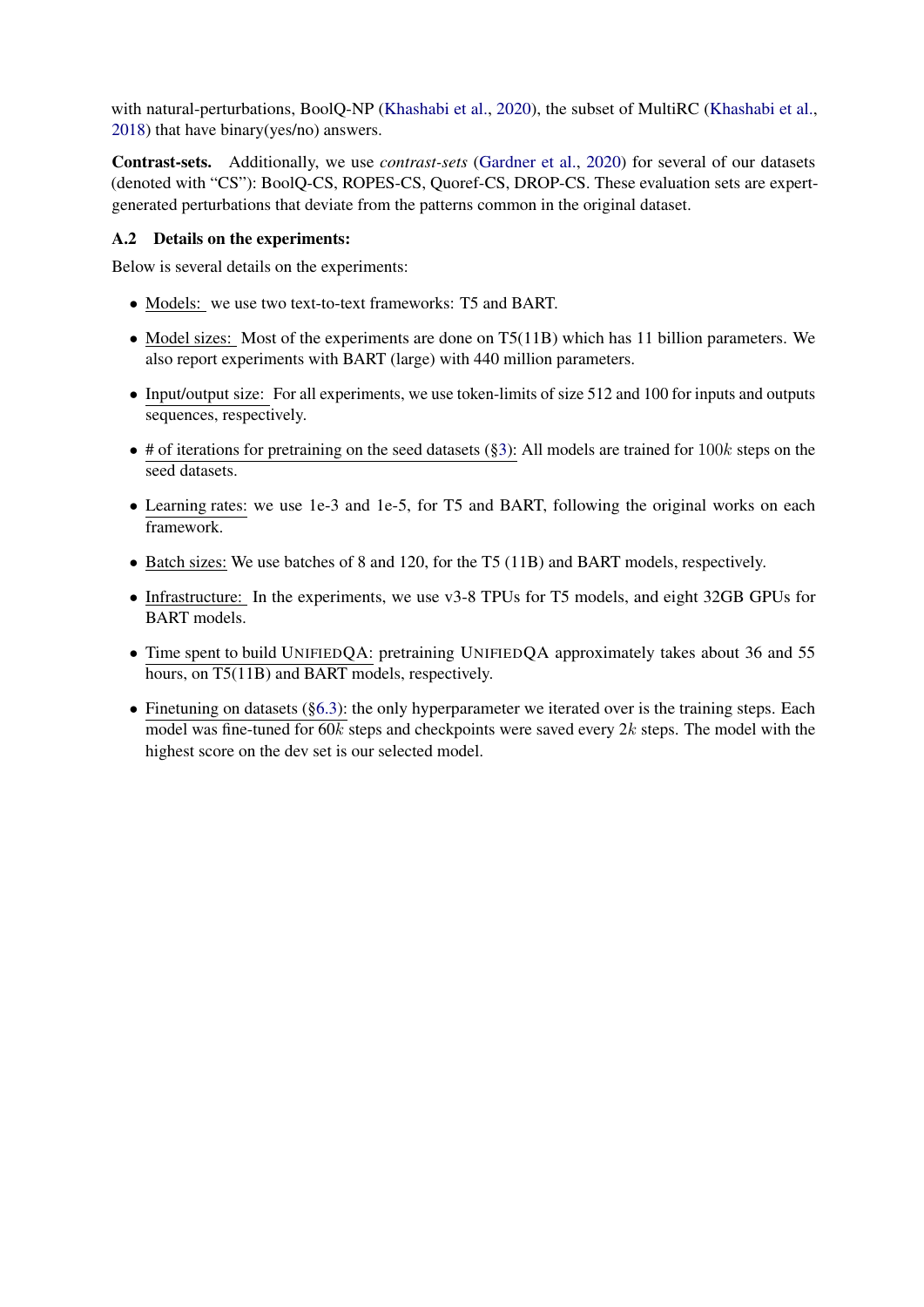## A.3 UNIFIEDQA: Different Sizes

For completeness we're also showing the scores of UNIFIEDQA of different sizes on each dataset. For these systems each row is a single system.

|       |                                                 |      |      |           |                |          |      |                    |          |                    | Trained on ↓ - Evaluated on → SQuAD11 SQuAD2 NewsOA Quoref Quoref-CS ROPES ROPES-CS NarQA DROP DROP-CS BoolQ MultiRC NP-BoolQ BoolQ-CS |             |                |            |      |
|-------|-------------------------------------------------|------|------|-----------|----------------|----------|------|--------------------|----------|--------------------|----------------------------------------------------------------------------------------------------------------------------------------|-------------|----------------|------------|------|
| Small |                                                 | 79.4 | 67.6 | 51.1      | 25.6           | 27.6     | 31.0 | 32.9               | 53.7     | 14.6               | 17.2                                                                                                                                   | 77.1        | 46.9           | 59.4       | 58.1 |
| Base  |                                                 | 88.2 | 78.1 | 54.2      | 40.0           | 38.5     | 33.9 | 28.4               | 58.7     | 19.7               | 23.7                                                                                                                                   | 82.5        | 64.8           | 66.3       | 61.9 |
| Large |                                                 | 91.1 | 85.9 | 48.5      | 45.5           | 42.1     | 47.7 | 37.9               | 60.8     | 24.6               | 30.7                                                                                                                                   | 86.1        | 54.2           | 72.6       |      |
| 3B    |                                                 | 93.2 | 87.4 | 59.6      | 60.4           | 54.7     | 48.7 | 43.1               | 63.3     | 28.5               | 33.9                                                                                                                                   | 89.3        | 62.6           | 78.4       | 77.0 |
|       | 11B                                             | 93.4 | 89.6 | 58.9      | 63.5           | 55.3     | 67.0 | 45.6               | 65.2     | 32.5<br>40.9       |                                                                                                                                        | 90.2        | 59.9           | 81.3       | 80.4 |
|       |                                                 |      |      |           |                |          |      |                    |          |                    |                                                                                                                                        |             |                |            |      |
|       | Trained on $\perp$ - Evaluated on $\rightarrow$ |      |      | RACE OBOA | OBQA<br>(w/IR) | ARC-easy |      | ARC-easy<br>(w/IR) | ARC-chal | ARC-hard<br>(w/IR) |                                                                                                                                        | MCTest QASC | QASC<br>(w/IR) | <b>COA</b> |      |
|       | Small                                           |      | 56.0 | 50.4      | 35.4           | 42.9     |      | 59.5               | 35.9     | 35.8               | 80.0                                                                                                                                   | 19.1        | 37.9           | 32.8       |      |
|       | Base                                            |      | 70.3 | 59.0      | 38.4           | 53.0     |      | 69.4               | 42.4     | 44.2               | 86.9                                                                                                                                   | 25.8        | 50.8           | 45.0       |      |
|       | Large                                           |      | 78.1 | 68.4      | 54.6           | 65.9     |      | 77.4               | 54.4     | 54.8               | 90.0                                                                                                                                   | 43.3        | 62.6           | 60.9       |      |
|       | 3B                                              |      | 83.2 | 80.8      | 63.2           | 78.7     |      | 86.2               | 66.7     | 64.8               | 95.0                                                                                                                                   | 62.2        | 76.6           | 71.3       |      |
|       | 11B                                             |      | 87.3 | 86.0      | 71.2           | 85.7     |      | 89.2               | 75.6     | 74.7               | 95.0                                                                                                                                   | 68.5        | 80.1           | 76.2       |      |

Table 7: UNIFIEDQA of different sizes on our datasets.

### A.4 Comparison with the Dedicated Models: extended results

Here we summarize an extension of the results in §6.1. Table [8](#page-2-0) summarizes the results of the relevant experiment. In the top portion of the table we have evaluations of T5 model fine-tuned for individual datasets, followed by UNIFIEDQA. As it can be observed from the table, UNIFIEDQA performs almost as good as the best single dataset experts. In some cases UNIFIEDQA performs even better than than the single-dataset experts (e.g., on OBQA or NQA.) On average (last column) UNIFIEDQA is doing much better dataset/format-specific systems. In conclusion, UNIFIEDQA offers flexibility across multiple QA formats while compromising almost nothing compared to dataset-specific experts.

<span id="page-2-0"></span>

| Seen<br>dataset? | Model $\downarrow$ - Evaluated on $\rightarrow$ | NewsOA       |       | Quoref Quoref-CS DROP |               | DROP-CS      | <b>ROPES</b> | ROPES-CS | <b>QASC</b> | Commonsen<br>seOA           |         | NP-BoolO BoolO-CS MultiRC Avg |                          |      |
|------------------|-------------------------------------------------|--------------|-------|-----------------------|---------------|--------------|--------------|----------|-------------|-----------------------------|---------|-------------------------------|--------------------------|------|
| N <sub>o</sub>   | T5 (SQuAD11)                                    | 62.5         | 71.5  | 61.0                  | 31.5          | 37.0         | 62.0         | 39.9     | 64.5        | 70.4                        | 1.6     | 0.0                           | 2.4                      | 42.0 |
|                  | T5 (SQuAD2)                                     | 55.7         | 54.7  | 46.0                  | 20.3          | 20.1         | 29.4         | 23.9     | 39.3        | 52.6                        | 22.2    | 18.2                          | 9.5                      | 32.7 |
|                  | T <sub>5</sub> (RACE)                           | 49.9         | 70.7  | 56.6                  | 29.2          | 36.5         | 72.1         | 48.2     | 64.1        | 73.1                        | 2.5     | 4.5                           | 3.3                      | 42.6 |
|                  | T5 (OBOA)                                       | 9.3          | 20.7  | 14.3                  | 7.7           | 9.4          | 20.6         | 5.4      | 52.2        | 67.4                        | 0.2     | 0.1                           | 0.1                      | 17.3 |
|                  | T5 (Bool)                                       | 0.6          | 1.7   | 1.4                   | 0.4           | 0.1          | 0.0          | 0.7      | 14.8        | 20.8                        | 79.1    | 78.6                          | 91.7                     | 24.2 |
|                  | $T5$ (NarQA)                                    | 58.0         | 68.2  | 57.6                  | 30.7          | 36.8         | 48.1         | 41.7     | 54.1        | 59.0                        | 27.2    | 39.9                          | 28.4                     | 45.8 |
|                  | UnifiedOA                                       | 58.9         | 63.5  | 55.3                  | 32.5          | 40.1         | 67.0         | 45.5     | 68.5        | 76.2                        | 81.3    | 80.4                          | 59.9                     | 60.7 |
| Yes              |                                                 | 66.8         | 70.5  | 55.4                  | 89.1          | 54.2         | 61.1         | 32.5     | 85.2        | 79.1                        | 78.4    | 71.1                          | $\overline{\phantom{a}}$ |      |
|                  | Previous best                                   | Retro Reader | XLNet | <b>XLNet</b>          | <b>ALBERT</b> | <b>MTMSN</b> | ROBERTa      | RoBERTa  |             | KF+SIR+2Step FreeLB-RoBERTa | RoBERTa | RoBERTa                       | $-$                      |      |

Table 8: UNIFIEDQA is on-par with systems tailored to individual datasets (the diagonal cells vs the last row) while functioning across a wide range of datasets (the last column).

### A.5 Pairwise Mixing: extended results

Here we summarize an extension of the results in §5. The question addressed here is whether there is value in mixing datasets with different formats. We evaluated this by adding one dataset of a different format to four different datasets (one for each format). The results are summarized in Table [9.](#page-3-0) The goal of each sub-table is to measure the *within-format* generalization one can gain via *out-of-format* training. Each sub-table has an *anchor* dataset, indicated in the first column. For example in the first table the anchor dataset is SQuAD. Rows of the table: Each table combines datasets of other formats with the anchor dataset (e.g.,  $SQuAD + RACE$ , etc). The columns of the sub-tables contain evaluations on the dataset with the same format as the anchor dataset. For example, on the first table, the evaluation is done on SQuAD 1.1/2.0, NewsQA, Quoref which have the same format as SQuaD 1.1, the anchor dataset. The results show that one can achieve gains for question-answering in a certain format by incorporating resources in other formats. In the first two sub-tables, we see that NarQA (AB) and OBQA (MC) help a SQuAD models generalize better to other EX datasets. In the third table where the anchor dataset is NQA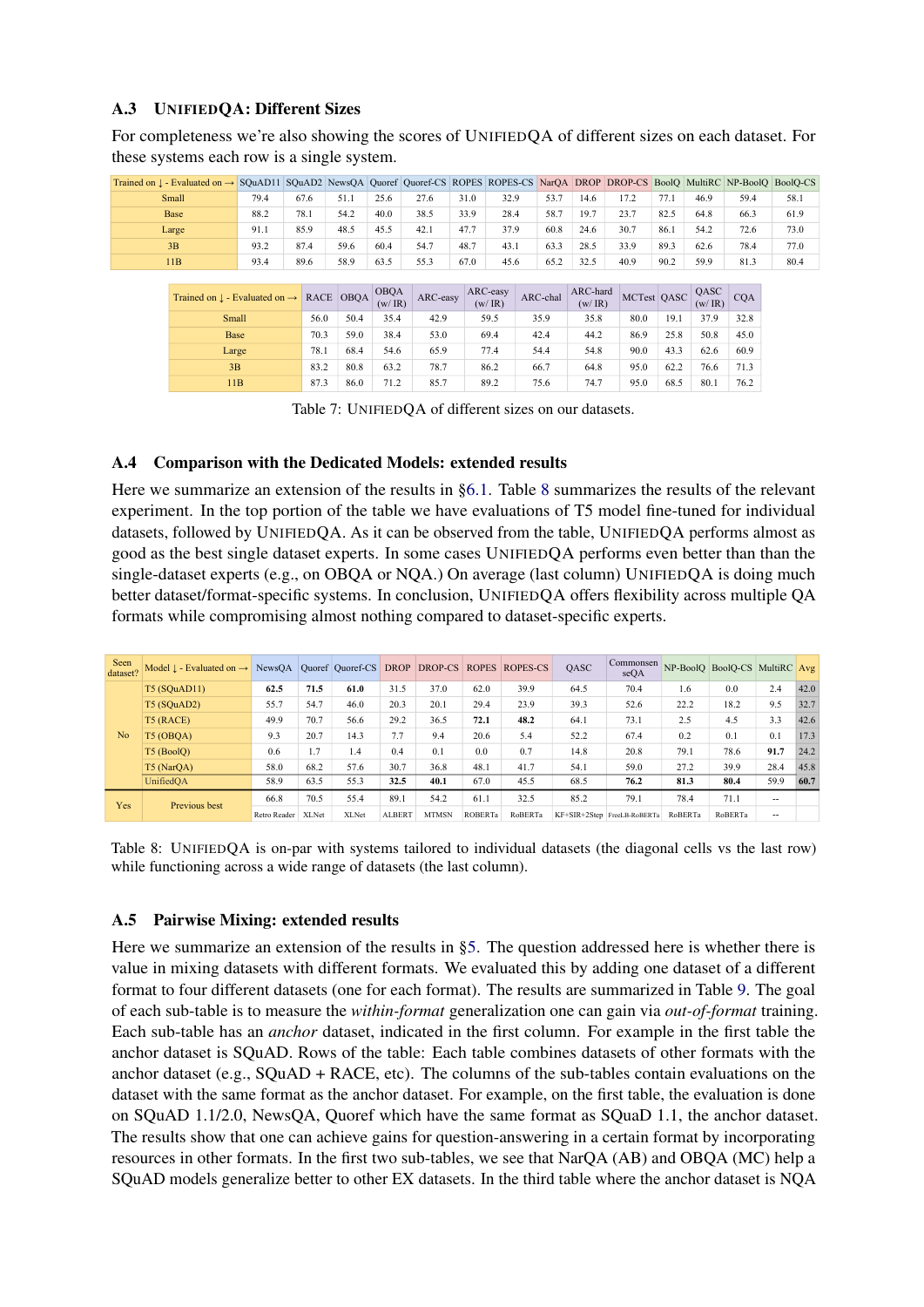<span id="page-3-0"></span>(AB), EX datasets help a NQA model generalize better to other AB datasets. In the 4th/5th subtable, EX and AB datasets help a RACE/OBQA (MC) models generalize better to other MC datasets. Similarly, in the final sub-table, MC dataset helps improve the scores on a YN datasets.

|                                                     | Anchor<br>Dataset /<br>Format | Trained on $\downarrow$ - Evaluated on $\rightarrow$ |      | SQuAD2<br>SQuAD11  |             |              | NewsQA       |          | Quoref         |              | Quoref-CS  |      | Avg  |  |
|-----------------------------------------------------|-------------------------------|------------------------------------------------------|------|--------------------|-------------|--------------|--------------|----------|----------------|--------------|------------|------|------|--|
| SQuAD11                                             |                               | SQuAD11                                              |      | 85.9               |             | 42.8         | 51.7         |          |                | 28.2         | 28.11      |      | 47.4 |  |
|                                                     |                               | $SOuAD11 + RACE$                                     |      | 85.6               |             | 42.6         | 51.7         |          | 26.6           |              | 27.43      |      | 46.8 |  |
|                                                     |                               | $SQuAD11 + OBQA$                                     | 85.7 |                    |             | 42.8         |              | 52.1     |                | 27.7         | 29.84      |      | 47.6 |  |
|                                                     |                               | $SQuAD11 + BoolQ$                                    | 85.8 |                    |             | 42.7         | 52.1         |          | 27.7           |              | 29.42      |      | 47.5 |  |
|                                                     |                               | $SQuAD11 + NarQA$                                    | 85.6 |                    |             | 42.7         | 51.3         |          | 29.4           |              | 26.56      |      | 47.1 |  |
| SOuAD2                                              |                               |                                                      |      | 76.5               |             | 70.7         | 46.0         | 17.7     |                |              | 22.04      |      | 46.6 |  |
|                                                     |                               | $SQuAD2 + RACE$                                      |      | 76.5               | 70.6        |              | 47.9         |          | 18.6           |              | 20.40      |      | 46.8 |  |
| SOuAD2                                              |                               | $SOuAD2 + OBOA$                                      | 76.7 |                    |             | 70.8         | 48.4         |          |                | 16.9         | 19.80      |      | 46.5 |  |
|                                                     |                               | $SQuAD2 + BoolQ$                                     |      | 75.9               |             | 72.0         | 45.4         |          |                | 16.3         | 20.35      |      | 46.0 |  |
|                                                     |                               | $SOuAD2 + NarQA$                                     |      | 72.5               |             | 70.9         | 47.3         |          |                | 20.0         | 23.39      |      | 46.8 |  |
|                                                     |                               |                                                      |      |                    |             |              |              |          |                |              |            |      |      |  |
| Anchor<br>Dataset /<br>Format                       |                               | Trained on $\downarrow$ - Evaluated on $\rightarrow$ |      | <b>NarOA</b>       | <b>DROP</b> |              |              | DROP-CS  |                | <b>ROPES</b> | ROPES-CS   |      | Avg  |  |
|                                                     |                               | <b>NarOA</b>                                         | 51.5 |                    | 10.2        |              | 11.1         |          |                | 22.8         | 15.3       |      | 22.2 |  |
|                                                     |                               | $NarQA + SQuAD11$                                    | 52.7 |                    |             | 14.1<br>14.6 |              |          | 30.5           |              | 33.2       |      | 29.0 |  |
|                                                     |                               | $NarQA + SQuAD2$                                     | 53.0 |                    | 14.4        |              |              | 14.6     |                | 31.3         | 33.2       |      | 29.3 |  |
| <b>NOA</b>                                          |                               | $NarQA + NewsQA$                                     | 52.5 |                    | 10.4        |              | 12.3         |          |                | 16.6         | 15.6       |      | 21.5 |  |
| $NarQA + RACE$<br>$NarQA + OBQA$<br>$NarOA + BoolO$ |                               |                                                      | 52.0 |                    | 10.7        | 13.5         |              |          | 20.0           |              | 17.9       |      | 22.8 |  |
|                                                     |                               |                                                      | 51.8 |                    | 10.1        | 11.3         |              |          | 15.4           |              | 17.0       |      | 21.1 |  |
|                                                     |                               | 51.8                                                 |      | 10.2               |             |              | 10.9<br>20.7 |          |                | 10.9         |            | 20.9 |      |  |
|                                                     | Anchor<br>Dataset /<br>Format | Trained on $\downarrow$ - Evaluated on $\rightarrow$ |      | RACE OBQA ARC-easy |             | ARC-hard     |              |          | MCTest<br>QASC |              | <b>CQA</b> |      | Avg  |  |
|                                                     |                               | <b>RACE</b>                                          | 55.8 | 26.6               |             | 31.8         | 28.0         |          | 62.5           | 17.9         | 28.3       |      | 35.8 |  |
|                                                     |                               | RACE + SQuAD11                                       | 59.1 | 28.0               |             | 32.4         | 28.1         |          | 69.4           | 23.5         | 36.1       |      | 39.5 |  |
|                                                     | <b>RACE</b>                   | $RACE + NewsOA$                                      | 57.5 | 28.0               |             | 31.6         | 28.4         |          | 65.0           | 19.9         | 32.1       |      | 37.5 |  |
|                                                     |                               | $RACE + BoolQ$                                       | 57.4 | 26.8               |             | 31.8         | 27.9         |          | 63.1<br>18.0   |              | 29.6       |      | 36.4 |  |
|                                                     |                               | $RACE + NarQ$                                        | 55.7 | 32.2               |             | 30.6         | 28.4         | 60.9     |                | 17.9         | 28.1       |      | 36.3 |  |
|                                                     |                               | <b>OBOA</b>                                          | 28.8 | 51.8               |             | 26.1         | 34.8         |          | 33.1           | 6.9          | 17.3       |      | 28.4 |  |
|                                                     |                               | $OBQA + SQuAD11$                                     | 29.6 | 51.6               |             | 27.2         | 33.3         | 46.3     |                | 9.5          | 23.3       |      | 31.5 |  |
|                                                     | <b>OBOA</b>                   | $OBQA + SQuAD2$                                      | 29.5 | 53.2               |             | 27.2         | 33.5         |          | 9.3<br>46.6    |              | 23.1       |      | 31.8 |  |
|                                                     |                               | $OBOA + NewsOA$                                      | 30.7 | 49.4               | 26.1        |              | 32.3         |          | 37.8<br>8.9    |              | 22.9       |      | 29.7 |  |
|                                                     |                               | $OBQA + BoolQ$                                       | 25.0 | 50.4               |             | 26.0         | 34.3         |          | 27.2           | 7.1          | 18.3       |      | 26.9 |  |
|                                                     |                               | $OBQA + NarQA$                                       |      | 52.8               |             | 25.6         | 33.0         |          | 49.1           | 8.9          | 19.1       |      | 31.2 |  |
|                                                     | Anchor<br>Dataset /<br>Format | Trained on $\downarrow$ - Evaluated on $\rightarrow$ |      | <b>BoolQ</b>       |             | MultiRC      |              | NP-BoolQ |                | BoolQ-CS     |            |      | Avg  |  |
|                                                     |                               | <b>BoolO</b>                                         |      | 76.36              |             |              | 64.10        |          | 51.33          |              | 53.37      |      | 61.3 |  |
|                                                     |                               | $BoolQ + SQuAD11$                                    |      | 78.41              |             |              | 51.28        |          | 54.33          |              | 58.36      |      | 60.6 |  |
| <b>BoolQ</b>                                        |                               | $BoolQ + SQuAD2$                                     |      | 78.93              |             |              | 56.89        | 59.38    |                |              | 58.06      |      | 63.3 |  |
|                                                     |                               | $BoolQ + NewsQA$                                     |      | 77.61              |             |              | 54.17        | 55.46    |                |              | 59.82      |      | 61.8 |  |
|                                                     |                               | $BoolQ + RACE$                                       |      | 75.69              |             | 61.22        |              | 54.59    |                |              | 56.89      |      | 62.1 |  |
|                                                     |                               | $BoolQ + OBQA$                                       |      | 76.42              |             | 66.03        |              | 52.03    |                |              | 57.77      |      | 63.1 |  |
|                                                     |                               | $BoolO + NarOA$                                      |      | 78.90              |             | 59.02        |              | 55.33    |                | 61.00        |            |      | 63.6 |  |

Table 9: Pairwise mixing of formats: mixing with QA of datasets with different formats helps.